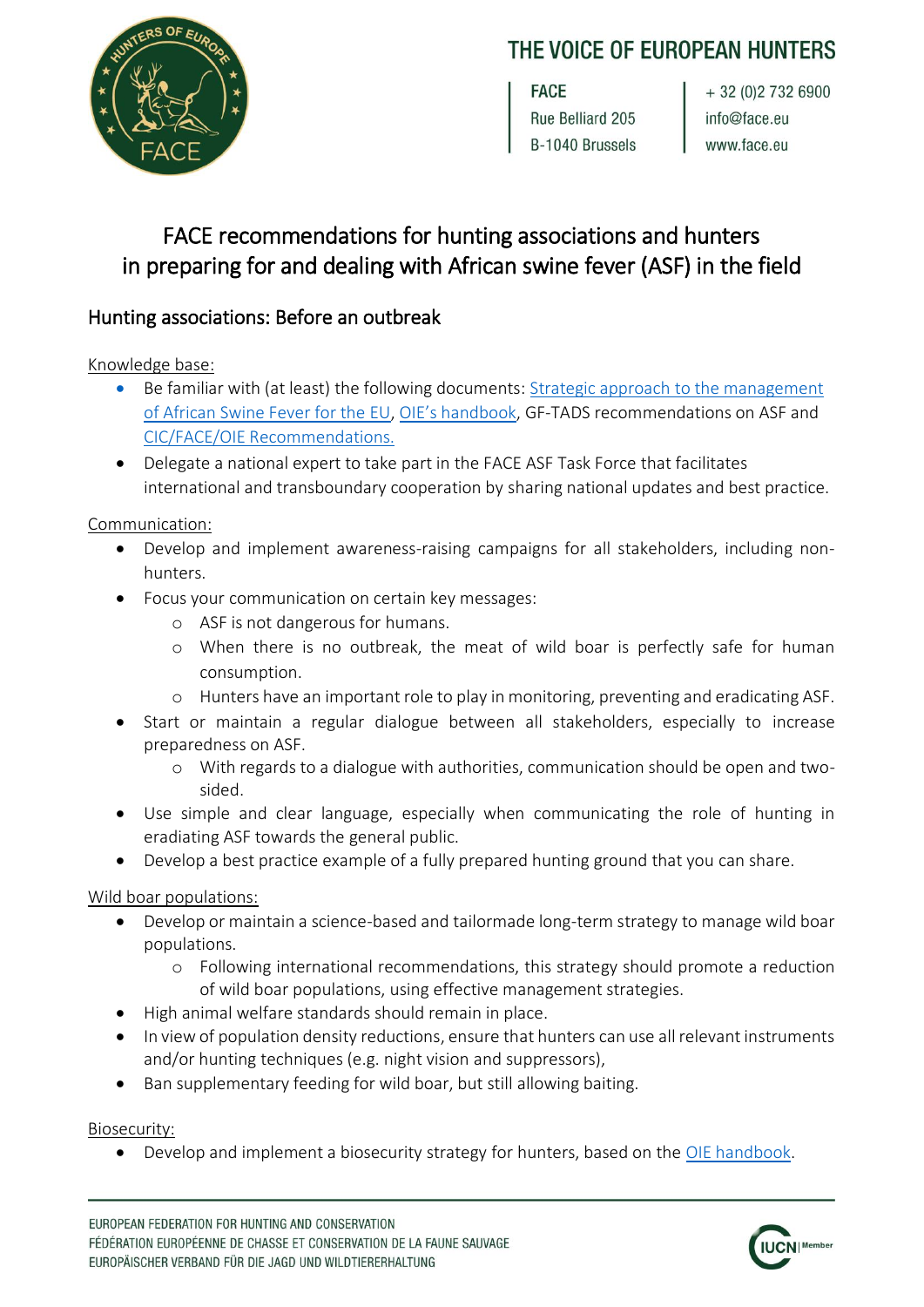- o Develop biosecurity training programmes/sessions.
- o Make sure hunters follow best practice bio-security measures and have the required equipment.
- Develop, together with relevant authorities, a logistical work plan on common actions when an outbreak occurs.
	- o If possible, simulate such a plan, to make sure it works in practice.

#### Monitoring:

- Provide guidance towards hunters and others on monitoring ASF, with the aim of providing an early warning system:
	- o How to recognise sick animals (clinical signs).
	- o What to do when a sick or dead animal is observed.
	- o Why it is important to monitor the disease.

# Hunting associations: After an outbreak

#### Knowledge base:

 Keep your knowledge on ASF up-to-date; share relevant experiences and lessons learned with others, especially the FACE African Swine Fever Task Force.

### Communication:

- Inform the general public, focussing on the key messages.
- Work together in a constructive way with all stakeholders.
- Maintain an open and two-way dialogue with all key stakeholders, especially authorities:
	- o Transparency and trust are key, especially to motivate hunters in taking concrete actions.
- Prepare hunters and others of the long-term effects of ASF:
	- o Endemic diseases threaten wild boar populations for a long time.
	- o It is crucial to remain vigilant in monitoring, biosecurity measures and carcass removal.
- Follow any national/international obligations on discarding meat from harvested animals in certain areas, even that such meat is fit for human consumption. Wild boar meat from other areas is fit for consumption.

## Wild boar populations:

- Support the implementation of the Strategic approach to the management of African Swine [Fever for the EU,](https://ec.europa.eu/food/sites/food/files/animals/docs/ad_control-measures_asf_wrk-doc-sante-2015-7113.pdf) the following recommendations are for the non-infected areas:
	- o No sustained feeding, only baiting.
	- o Hunting should prioritise adult and sub-adult females, while balancing males and females.
	- o The minimum biosecurity requirements for hunters are applied.
- It is paramount that hunters understand the need for these measures and support them.

## Biosecurity:

- As part of your communication, focus on giving guidance on how to implement biosecurity and carcass removal measures in a practical manner.
- Organise training sessions and information sessions for hunters on these topics.

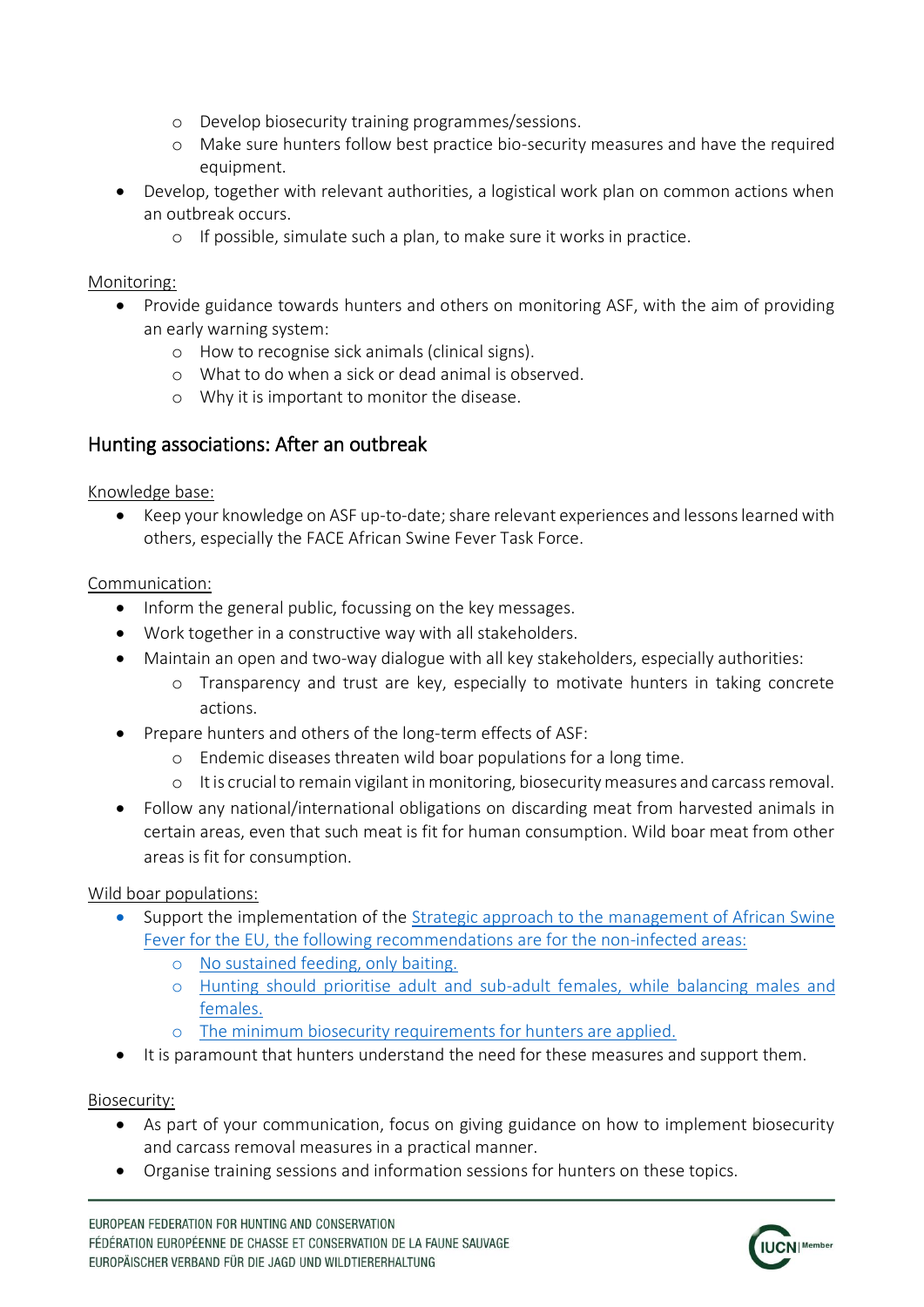# Hunters: Before an outbreak

Knowledge base:

- Consult information provided by your national hunting association and/or authorities:
	- o Clinical signs and other ways to monitor for ASF in wild boar.
	- o On population management for ASF prevention.
	- o On biosecurity measures, see also the [OIE handbook,](http://web.oie.int/RR-Europe/eng/eng/Regprog/docs/docs/GF-TADs%20Handbook_ASF_WILDBOAR%20version%202018-09-25.pdf) chapter 4 and 5.

### Communications:

- Ensure that other stakeholders in your hunting area are informed about the disease and engage with them on relevant actions:
	- o Forestry: ASF can prevent hunting in areas where ungulates require management.
	- o Farmers: the need for biosecurity measures.
	- o Tourism: inform tourists on risks of ASF spreading.

### Wild boar populations:

- Organise monitoring efforts, together with other stakeholders and/or authorities. o Contact relevant authorities when there is a suspicion of ASF infected animals.
- Implement strategies in line with national and international recommendations to reduce wild boar populations.

### Biosecurity:

- Take the necessary biosecurity precautions when you are in contact with wild boar:
	- o Do not visit a domestic pig farm within 48 hours.
	- o Dressing area and all instruments used to dress animals are regularly cleaned.
- When traveling to or from infected areas, take the necessary biosecurity measures.
	- o Do not bring wild boar products (e.g. meat, trophies) with you.
- Adapt your hunting operation/area for an outbreak:
	- o Prepare to implement guidance/rules from your national hunting association/authority.
	- o Make sure you have the necessary tools to implement biosecurity measures.

## Hunters: After an outbreak

#### Knowledge:

 Keep your knowledge on ASF up-to-date, share relevant experiences and lessons learned with others, especially with your national hunting association/authorities.

#### Communication:

- Continue informing stakeholders of the dangers of ASF and how to prevent ASF from spreading.
- Inform others about the measures that you are implementing and seek partnerships to strengthen the impact of those measures.